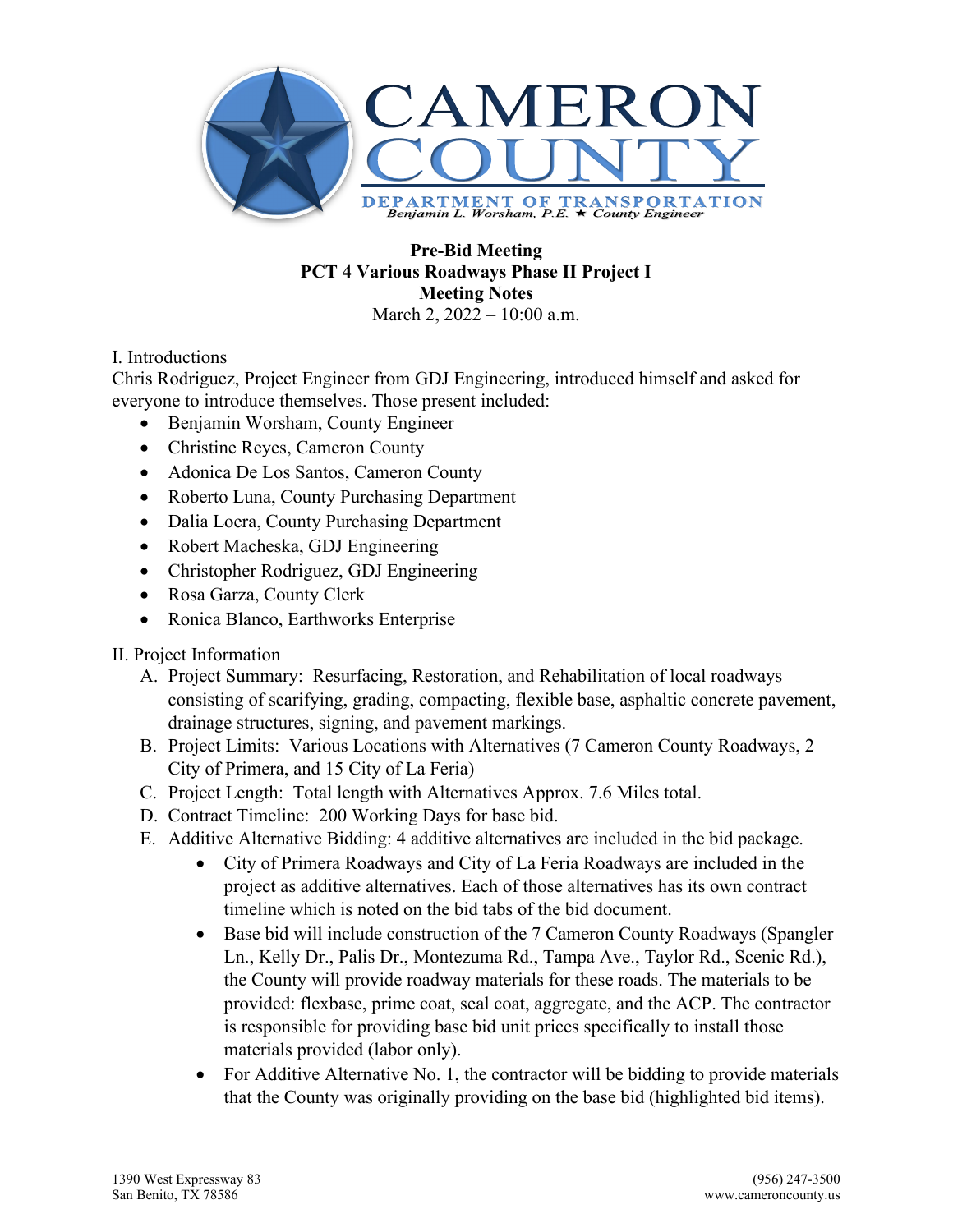The unit bid price should not include the labor since it was already included in the base bid, but should only include the price for the contractor to provide the materials.

- For Additive Alternative No. 2, includes most of the sections of the City of Primera roadways which includes rehab of Burns Road and Primera Road. However, Primera Road is broken into two (2) different alternatives. The County has this as an option to add this as part of the project depending on how the bids come in. Inclusive of everything being rehabbed on Burns Road and the portion on Primera Road from Tamm Lane to Burns Road (from Burns Road to the West). For these limits the contractor will bid for materials and labor (the County will not provide material). There is a materials note below each additive alternative to clarify how the contractor shall bid.
- For Additive Alternative No. 3, it will be reconstruction for the section on Primera Rd from Burns Road to Stuart Place Rd. This rehab is more in depth than the other roadways. There is treatment of the Subgrade, the typical section is different on this one specifically. Be sure to take a closer look and bid accordingly to the type of work for this alternative. Unit bid prices need to include labor and materials.
- Additive Alternative No. 4 is for the City of La Feria Roadways which includes 15 roadways. Consists of pothole repairs and other rehab improvements. These plan sheets are at the end of the plans and begins on sheet 205. Unit bid prices need to include labor and materials.
- Presented Bid Document to show the Bid Tabs. For the base bid, the items highlighted in yellow are materials that will be provided by the County. These unit bid prices for these highlighted items should only include labor. The remaining items that are not highlighted in the base bid should be bid as you normally would, with materials and labor included. Additive Alternative No. 1 unit bid prices should only include amount for the materials. Additive Alternative No. 2 is the City of Primera Roadways for Burns Rd and part of Primera Road from Tamm Lane to Burns Rd. Additive Alternative No. 3 is from Primera Rd from Burns Road to Stuart Place Rd. These alternatives have their own barricades, contract time, mobilization so just make sure to bid accordingly. Additive Alternative No. 4 for City of La Feria Roadways, they have their own bid sheets which are broken by projects so be sure to bid according to their bid sheets. For everyone's reference, the City of La Feria did their own set of plans and requested the County added them which is why they are different than the rest of the bid tabs. As part of the bid docs, the City of La Feria has their own set of specifications.
- Bidders have till the end of the day on March  $3<sup>rd</sup>$  to submit questions, once deadline finishes all questions will be answered and posted on the Purchasing Departments website.

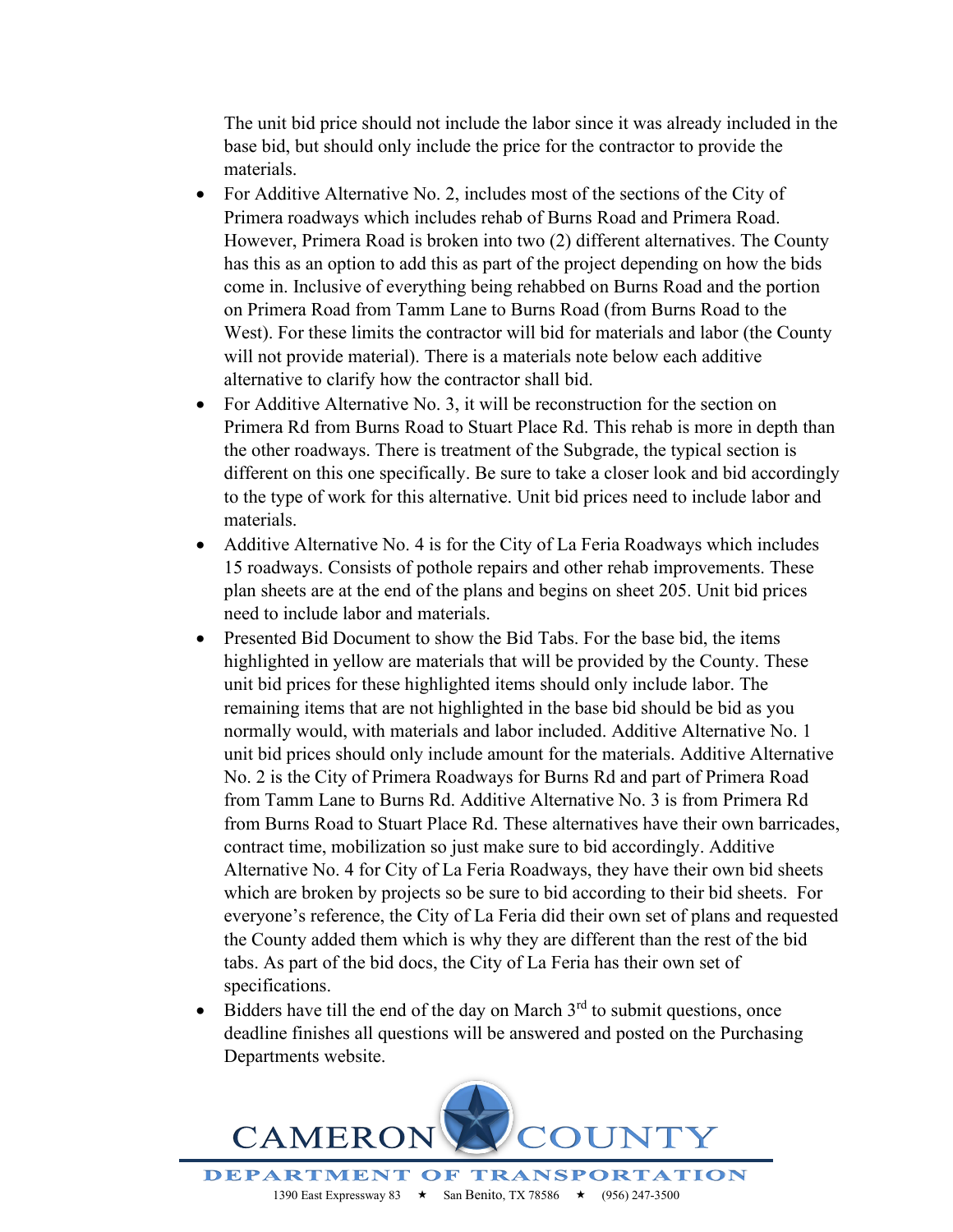- Addendum will be sent out after the meeting for the bid document. The acknowledgment form will also be sent out and needs to be included when submitting the bid proposals when they are submitted to the County Purchasing Department.
- Addendum 1 is posted to the website.

### III. Bidding Information

- **A. Bid Deadline to Submit: March 8, 2022 – 11:00 A.M.**
- B. Bid Submittal Location: Cameron County Purchasing Department
- C. Submit Bid Questions to: Benjamin Worsham, P.E., Cameron County Engineer benjamin.worsham@co.cameron.tx.us or Chris Rodriguez, P.E., GDJ Engineering, [chris@gdjeng.com](mailto:chris@gdjeng.com)
- D. Deadline to Submit Questions: March 3, 2022 by 5:00PM

### IV. Documents and Drawings

- A. Copy of Bid Packet can be found at: https://www.cameroncountytx.gov/purchasing-bidsrfpq-addms-tabs/
- B. Copy of Plans can be found at: GDJ Engineering 2805 Fountain Plaza Blvd., Suite A Edinburg, Texas 78539 (956) 603-2025 [Chris@GDJEng.com](mailto:Chris@GDJEng.com)

## V. Miscellaneous

- A. Questions / Comments
- 1. For the base bid, will the County only provide roadway materials or also for underground materials (pipe, etc.)?

At this time, only for the roadway materials. Bid tabs show which items will be provided as they are highlighted and called out.

- 2. For Additive Alternative No. 1 it says Substitution Alternative No. 1? An addendum had just been released, making that clarification. GDJ would be sending out the addendum and acknowledgement form to all plan holders after the meeting which will also include a link with the latest bid document and plan set (no changes to plan set only to the bid document). The acknowledgment form needs to be signed and submitted with the bid. The bid doc on the purchasing website is old and an addendum will be added to identify changes to the bid document. The bid date will remain the same.
- 3. The base bid will count the most and the alternatives will be a decision the County makes but the base bid counts the most? The County will determine if they want to include the Additive Alternatives, if they will award that section of the project depending how the bids come in. There have been

contractors in the past projects who were the lowest bidder for the base bid but because they didn't include the alternative bid they were not awarded the contract. It is encouraged for everyone to submit the base bid as well as the alt bids for the project.